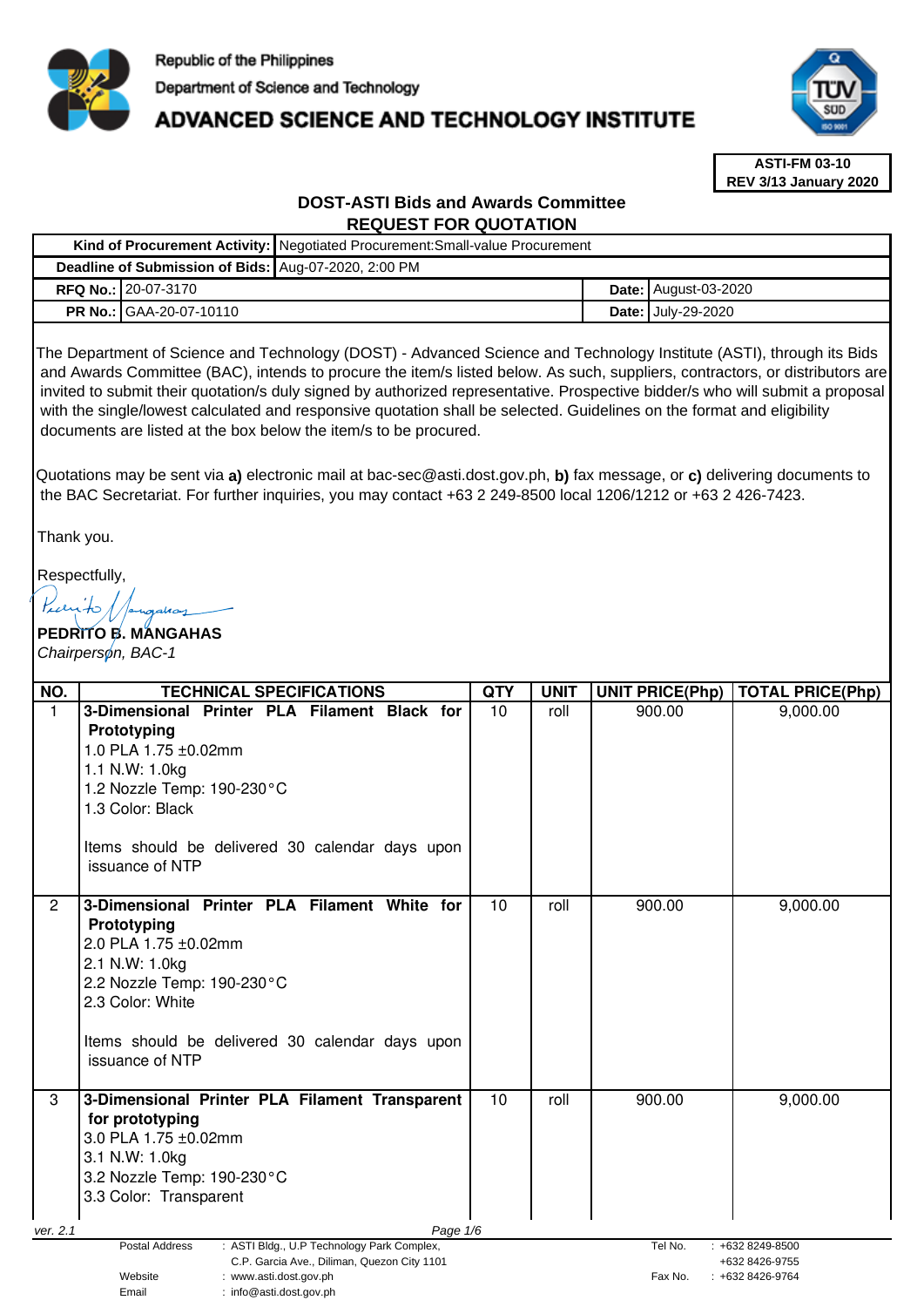|   | Items should be delivered 30 calendar days upon<br>issuance of NTP                                                                                                                                                                                                                                                                                                                                                                                                                                                                                                                                                                                                                                                                                                              |                |    |        |          |
|---|---------------------------------------------------------------------------------------------------------------------------------------------------------------------------------------------------------------------------------------------------------------------------------------------------------------------------------------------------------------------------------------------------------------------------------------------------------------------------------------------------------------------------------------------------------------------------------------------------------------------------------------------------------------------------------------------------------------------------------------------------------------------------------|----------------|----|--------|----------|
| 4 | Standoff M-F Hex Spacers Screw Nut Assortment<br><b>Kit for Prototyping</b><br>4.0 Specification :<br>4.1 Color: Black<br>4.2 Material: Nylon<br>4.3 Package size: 12.9 x 6.7 x 2cm<br>Size:<br>A: 5.7 ±0.2mm / 0.224"<br>$B: 6 \pm 0.3$ mm / 0.236"<br>$L: 6 - 20$ mm / 0.236" - 0.787"<br>Screw thread: M3/(3mm), thread pitch: 0.5mm<br>Package includes :<br>60pcs - M3 Nuts<br>60pcs - M3x6mm Screws<br>10pcs - M3x6mm+6mm Spacers Male-Female<br>10pcs - M3x8mm+6mm Spacers Male-Female<br>10pcs - M3x10mm+6mm Spacers Male-Female<br>10pcs - M3x12mm+6mm Spacers Male-Female<br>10pcs - M3x15mm+6mm Spacers Male-Female<br>10pcs - M3x20mm+6mm Spacers Male-Female<br>Items should be delivered 30 calendar days upon<br>issuance of NTP                                 | 5              | pc | 200.00 | 1,000.00 |
| 5 | <b>Side Cutter for Prototyping</b><br>5.0 Specifications:<br>5.1 Rockwell Hardness: C56<br>5.2 Length: 5.15" (131mm)<br>5.3 Weight: 1.8 oz. (51g)<br>5.4 Max Cut = 1mm Copper Wire<br>5.5 Very Sharp Blades (Ideal for easy cutting)<br>Items should be delivered 30 calendar days upon<br>issuance of NTP                                                                                                                                                                                                                                                                                                                                                                                                                                                                      | $\overline{2}$ | pc | 150.00 | 300.00   |
| 6 | Heat Shrink Tubing Insulation Wire Cable Sleeve<br><b>Kit for Prototyping</b><br>6.0 Features:<br>6.1<br>Big<br>collection<br>heat shrink<br>tubing,8<br>of<br>Specifications, 5 colors.<br>6.2<br>Supplied<br>internal<br>diameter:<br>1.5mm,2mm,3mm,4mm,5mm,6mm,8mm,10mm<br>Fully<br>shrunk<br>internal<br>6.3<br>diameter:<br>0.75mm,1mm,1.5mm,2mm,2.5mm,3mm,4mm,5mm<br>6.4 Color: Black, Yellow, Green, Red, Blue<br>6.5 Specifications:<br>6.6 Material: Polyolefin<br>6.7 Shrinkage Ratio: 2:1 (will maximum shrink to 1/2 its<br>supplied diameter)<br>6.8 Minimum Shrinkage Temp: ≥84°C<br>6.9 Full Shrinkage Temp: ≥120°C<br>6.10 Operating Temperature: -55°C to +125°C<br>6.11 Tensile strength: 10.4 Mpa<br>6.12 Dielectric strength: 15 KV/mm<br>Package Includes: | 3              | pc | 360.00 | 1,080.00 |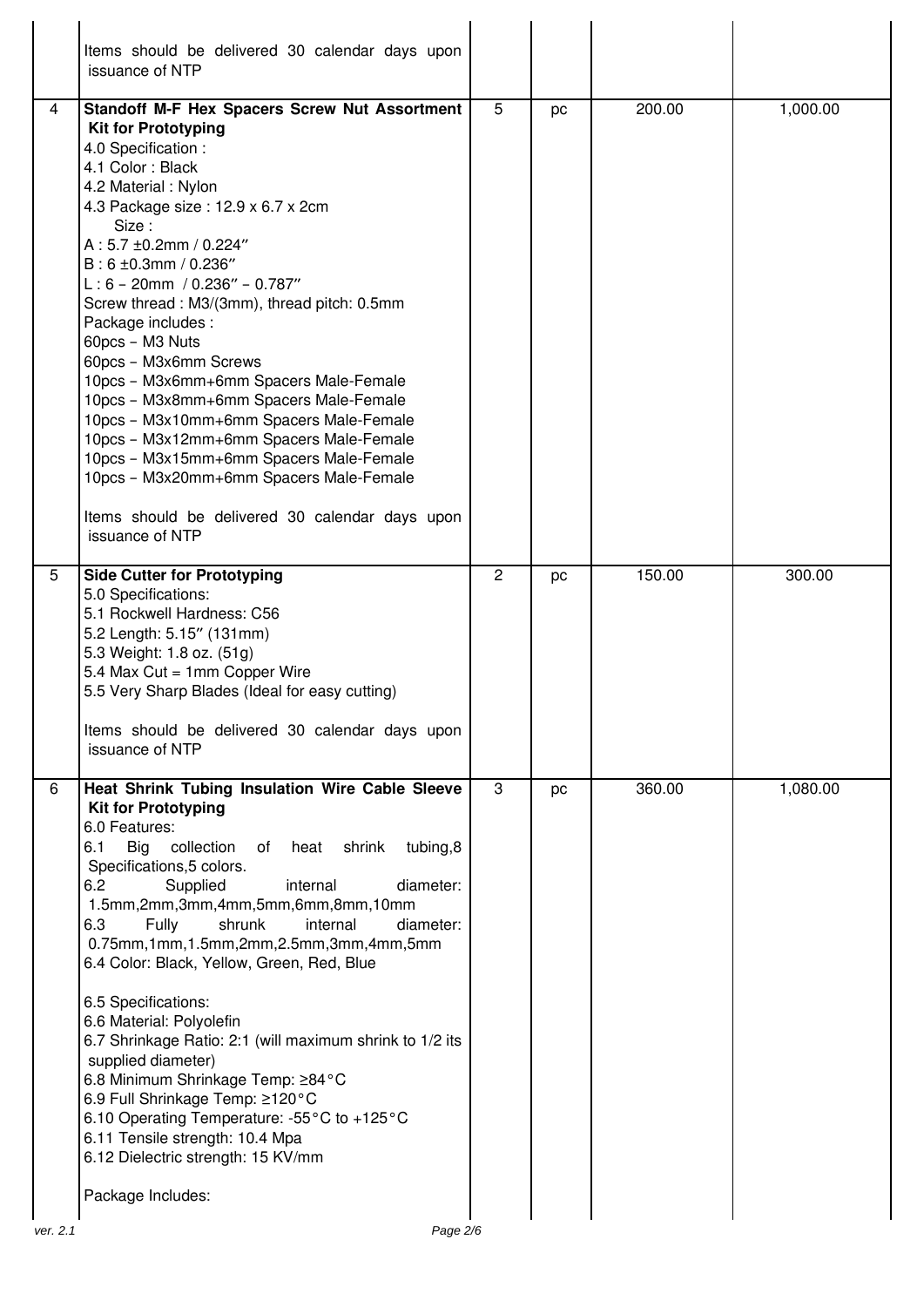|                | (Quantity+Diameter+Length)<br>80pcs x 1.5 x 45mm<br>80pcs x 2.0 x 45mm<br>80pcs x 2.0 x 45mm<br>60pcs x 3.0 x 45mm<br>50pcs x 4.0 x 45mm<br>50pcs x 4.0 x 45mm<br>30pcs x 5.0 x 45mm<br>20pcs x 6.0 x 45mm<br>20pcs x 8.0 x 45mm<br>20pcs x 10.0 x 45mm<br>20pcs x 10.0 x 45mm<br>20pcs x 10.0 x 45mm Black"<br>Items should be delivered 30 calendar days upon<br>issuance of NTP                                                                                                                                                                                                                        |                |    |        |          |
|----------------|-----------------------------------------------------------------------------------------------------------------------------------------------------------------------------------------------------------------------------------------------------------------------------------------------------------------------------------------------------------------------------------------------------------------------------------------------------------------------------------------------------------------------------------------------------------------------------------------------------------|----------------|----|--------|----------|
| $\overline{7}$ | Thermoelectric Peltier<br>Cooling<br><b>System</b><br>with<br><b>Heatsink Kit for Protyping</b><br>7.0 Specifications:<br>7.1 Suitable Semiconductor Chilling Plate: TEC1-12706<br>7.2 Material: Metal<br>7.3 Voltage: 12V<br>7.4 Electricity Current: 5.8A<br>7.5 Power: Qcmax 50-60W<br>7.6 Weight: 350g<br>7.7 Fan size: 92 x 92 x 25mm<br>7.8 Package Included:<br>7.9 Cooling Fan<br>7.10 Fan Gauze<br>7.11 Guide cold plate<br>7.12 Radiator<br>7.13 Thermal insulation gasket<br>7.14 Silicon grease<br>7.15 Pack of Screws"<br>Items should be delivered 30 calendar days upon<br>issuance of NTP | 10             | pc | 560.00 | 5,600.00 |
| 8              | <b>USB C Power Adapter for Prototyping</b><br>8.0 Features:<br>8.1. • Compatible with Raspberry Pi 4 Model B<br>8.2. • Color: Black<br>8.3. • USB-C connector<br>8.4. • US Plug<br>8.5.0 Specifications:<br>8.5.1 Input Voltage: $90 \rightarrow 264$ V<br>8.5.2 Output Voltage: 5.1 V<br>8.5.3 Output Current:<br>3A<br>8.5.4 Input Connector: Socket<br>8.5.5 Output Connector: USB Type C<br>8.5.6 Power Rating: 15.3W"<br>Items should be delivered 30 calendar days upon<br>issuance of NTP                                                                                                          | $\overline{4}$ | pc | 700.00 | 2,800.00 |
| 9              | Aluminum Heatsink Case with Dual Fan For<br>Prototyping                                                                                                                                                                                                                                                                                                                                                                                                                                                                                                                                                   | 4              | pc | 900.00 | 3,600.00 |
| ver. 2.1       | Page 3/6                                                                                                                                                                                                                                                                                                                                                                                                                                                                                                                                                                                                  |                |    |        |          |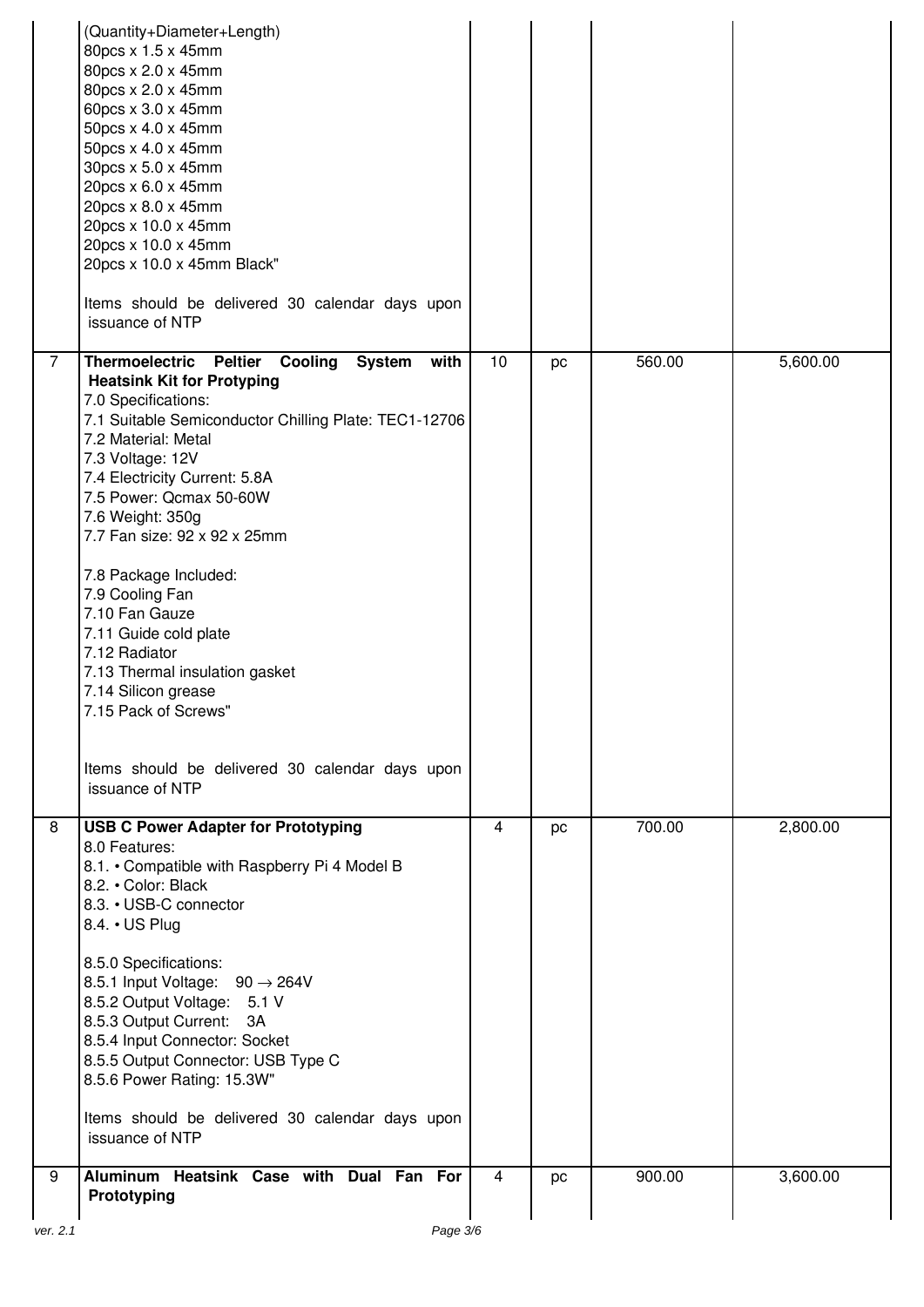|    | 9.0 Specification:<br>9.1 Compatible with Raspberry Pi 4 Model B"                                                                                                                                                                                                                                                                                                                                                                                                                      |                |    |        |          |
|----|----------------------------------------------------------------------------------------------------------------------------------------------------------------------------------------------------------------------------------------------------------------------------------------------------------------------------------------------------------------------------------------------------------------------------------------------------------------------------------------|----------------|----|--------|----------|
|    | Items should be delivered 30 calendar days upon<br>issuance of NTP                                                                                                                                                                                                                                                                                                                                                                                                                     |                |    |        |          |
| 10 | <b>Peristaltic Pump for Prototyping</b><br>10.0.Specifications:<br>10.1 Voltage: 12V<br>10.2 Current: 1A<br>10.3 Power: 5W<br>10.4 Noise level: 40 dB<br>10.5 Flow rate range: 5.2ml/min-90ml/min<br>10.6 Silicon material<br>10.7 Pulse: three rollers, low pulse<br>10.8 Pump head: engineering plastic<br>10.9 Working environment temperature: 0-40°C<br>10.10 Relative humidity <80%<br>10.11 Weight: 110g"<br>Items should be delivered 30 calendar days upon<br>issuance of NTP | 10             | pc | 900.00 | 9,000.00 |
| 11 | <b>Silicone Tube for Prototyping</b><br>11.0 Specification<br>11.1 Tube Length: 2 meters<br>11.2 Tube Internal Diameter: 3mm<br>11.3 Tube Outer Diameter: 5mm<br>11.4 Compatible with Perilstatic Pump with 3mm<br>diameter opening<br>Items should be delivered 30 calendar days upon<br>issuance of NTP                                                                                                                                                                              | 10             | pc | 250.00 | 2,500.00 |
| 12 | <b>Angled Tweezer for Prototyping</b><br>12.0 Specification:<br>12.1 Material: anti-static, anti-magnet acid corrosion<br>resistant stainless steel<br>12.2 Dimension: Length 12.5cm-14.4cm Thickness<br>1.5 <sub>mm</sub><br>12.3 Good Strength<br>12.4 Non-magnetic material<br>12.5 Flexible, long time using the finger will not fatigue<br>12.6 Convenient and safe<br>12.7 Bendable<br>12.8 Durable<br>Items should be delivered 30 calendar days upon<br>issuance of NTP        | $\overline{2}$ | pc | 200.00 | 400.00   |
| 13 | <b>Motor Driver for Prototyping</b><br>13.0 Specification:<br>13.1 IC: L293D<br>13.2 Can drive 4 DC motors or 2 stepper motors or 2<br>Servo<br>13.3 Up to 4 bi-directional DC motors with individual<br>8-bit speed selection<br>13.4 Up to 2 stepper motors (unipolar or bipolar) with<br>single coil, double coil or interleaved stepping.<br>13.5. 4 H-Bridges: per bridge provides 0.6A (1.2A peak<br>current) with thermal protection, can run motors on                         | 5              | pc | 250.00 | 1,250.00 |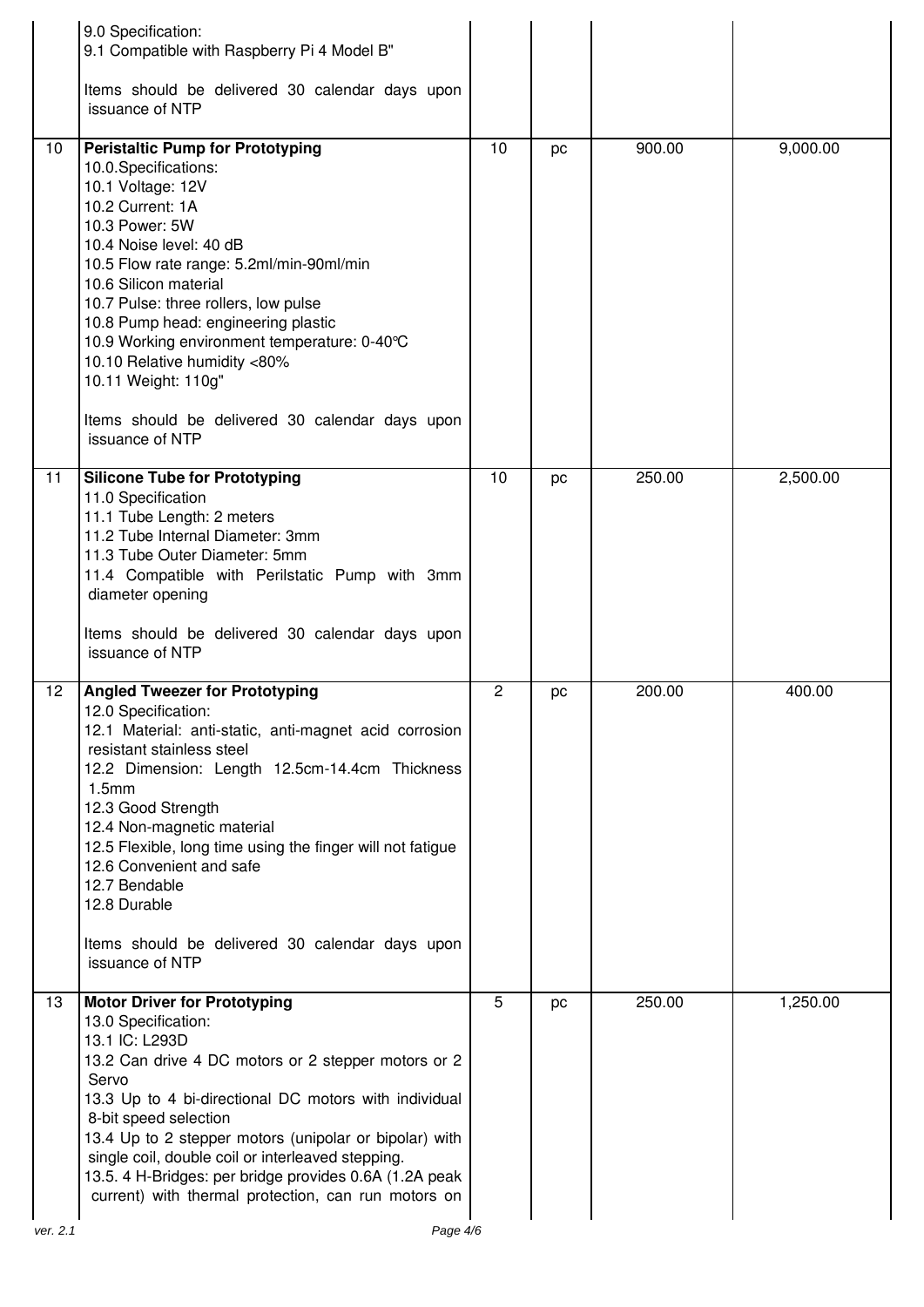|                                         | 4.5V to 36V DC<br>13.6. Pull down resistors keep motors disabled during<br>power-up<br>13.7. Reset button<br>13.8 2 external terminal power interface, for separate<br>logic/motor supplies<br>Note: Compatible with Arduino"<br>Items should be delivered 30 calendar days upon<br>issuance of NTP                                                                                                                                                                                                                                                                                                                    |   |    |         |                            |
|-----------------------------------------|------------------------------------------------------------------------------------------------------------------------------------------------------------------------------------------------------------------------------------------------------------------------------------------------------------------------------------------------------------------------------------------------------------------------------------------------------------------------------------------------------------------------------------------------------------------------------------------------------------------------|---|----|---------|----------------------------|
| 14                                      | Logic Level Converter Bi-directional for Protyping<br>14.0 Specification:<br>14.1 - Bi-directional logic level converter is a small<br>device that safely steps down 5V signals to 3.3V AND<br>steps up 3.3V to 5V at the same time.<br>Items should be delivered 30 calendar days upon<br>issuance of NTP                                                                                                                                                                                                                                                                                                             | 5 | pc | 100.00  | 500.00                     |
| 15                                      | <b>Sensor Tag for Prototyping</b><br>15.0 Specification<br>15.1. Microprocessor: CC2560 MCU<br>15.2 Connection type version: Bluetooth 5.0<br>15.3 Connection type: Bluetooth Low Energy (BLE)<br>15.4. Power Source: Single Coin Cell Battery<br>15.5. Included low power sensor:<br>15.5.1. Ambient light<br>15.5.2. Digital microphone<br>15.5.3. Magnetic sensor<br>15.5.4. Humidity<br>15.5.5. Pressure<br>15.5.6. Accelerometer<br>15.5.7. Gyroscope<br>15.5.8. Magnetometer<br>15.5.9. Object temperature<br>15.5.10. Ambient temperature<br>Items should be delivered 30 calendar days upon<br>issuance of NTP | 4 | pc | 3700.00 | 14,800.00<br>Php 69,830.00 |
| TOTAL APPROVED BUDGET FOR THE CONTRACT: |                                                                                                                                                                                                                                                                                                                                                                                                                                                                                                                                                                                                                        |   |    |         |                            |

## **GUIDELINES**

# **A. Submission of Quotations**

- 1. Quotation/s shall include the Request for Quotation and/or the Purchase Request Number as state above;
- 2. Pictures or brand/model names or numbers, if applicable, should be specified in the quotation/s; and
- 3. Quotation/s must be signed by the company's duly authorized representative.

#### **B. Eligibiliy Requirements**

Pursuant to Annex "H" or Consolidated Guidelines for the Alternative Methods of Procurement of the 2016 Implementing Rules and Regulations (IRR) of Republic Act (RA) No. 9184, as amended by Government Procurement Policy Board Resolution No. 21-2017 dated 30 May 2017, the following documents shall be submitted except for Repeat Order, Shopping under Section 52.1(a), and Negotiated Procurement under Sections 53.1 (Two-Failed Biddings), and 53.5 (Agency-to-Agency):